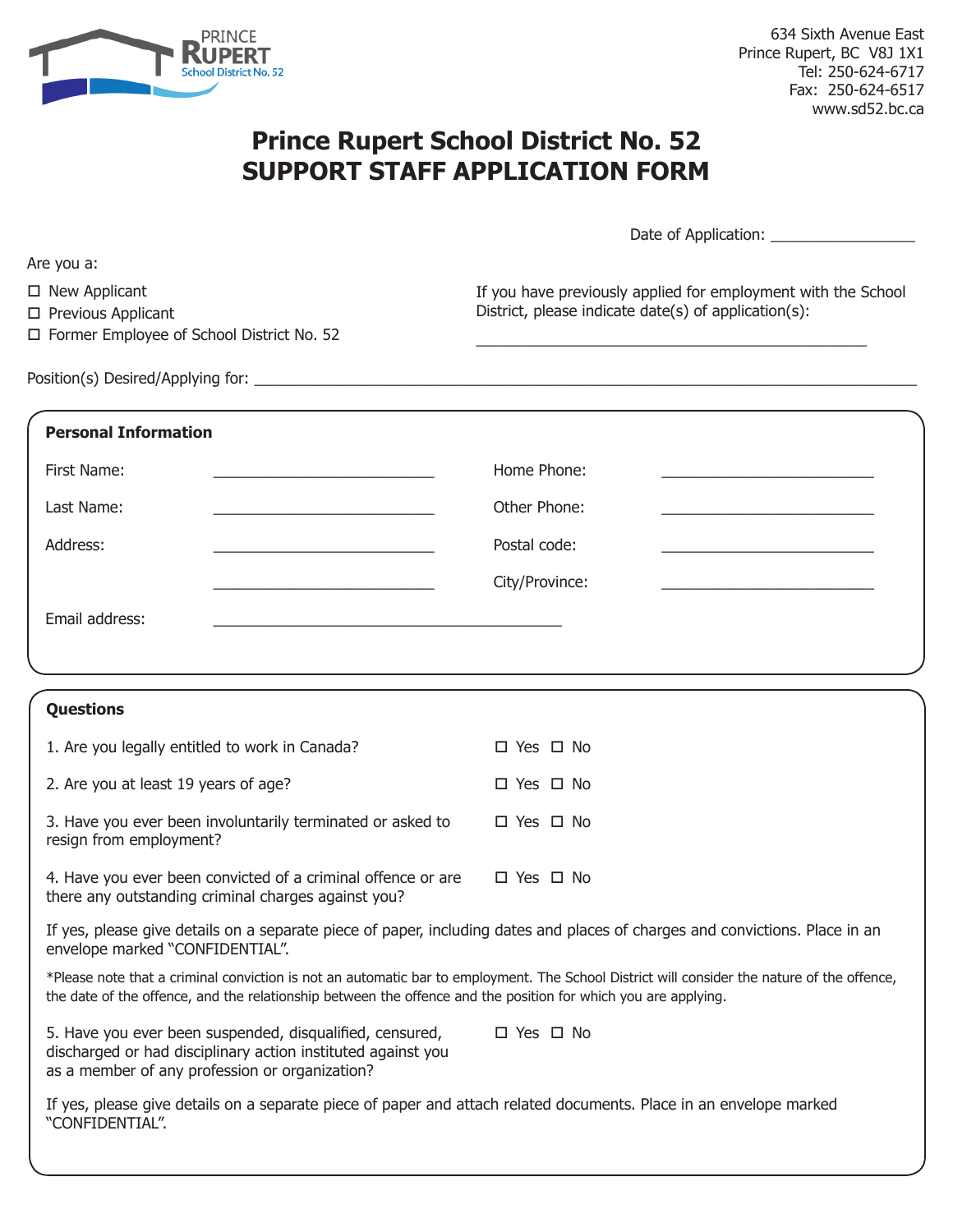| 6. Do you currently have any disease or condition (this may<br>include a (1) mental or emotional disease or condition; (2)<br>alcohol or substance abluse; and/or (3) physical disease or<br>condition) that limits or interferes with your ability to<br>regularly, competently, and safely perform the duties of the<br>position you have applied for? |                          | $\Box$ Yes $\Box$ No       |          |
|----------------------------------------------------------------------------------------------------------------------------------------------------------------------------------------------------------------------------------------------------------------------------------------------------------------------------------------------------------|--------------------------|----------------------------|----------|
| If you are unsure of the duties of the position, please familiarize yourself with the job posting and job description prior to<br>answering this question.                                                                                                                                                                                               |                          |                            |          |
|                                                                                                                                                                                                                                                                                                                                                          |                          |                            |          |
| *Please note that the existence of a disease or condition that limits or interferes with your ability to perform the duties of a position is not<br>necessarily a bar to employment. The School District will consider the nature of the condition and limitations and the requirements ofthe                                                            |                          |                            |          |
| position applied for. Information regarding disabilities and limitations will be treated as confidential.<br>7. Are you aware of any other reason that you would not be able to<br>perform the duties required of the position for which you are making<br>an application?                                                                               |                          | $\square$ Yes $\square$ No |          |
|                                                                                                                                                                                                                                                                                                                                                          |                          |                            |          |
|                                                                                                                                                                                                                                                                                                                                                          |                          |                            |          |
|                                                                                                                                                                                                                                                                                                                                                          |                          |                            |          |
| <b>Educational History</b>                                                                                                                                                                                                                                                                                                                               |                          |                            |          |
| <b>SECONDARY SCHOOL</b>                                                                                                                                                                                                                                                                                                                                  |                          |                            |          |
| Highest public grade school completed: _                                                                                                                                                                                                                                                                                                                 |                          |                            |          |
| Please list all high schools you have attended. List chronologically from the most recent.                                                                                                                                                                                                                                                               |                          |                            |          |
| Dates Attended                                                                                                                                                                                                                                                                                                                                           | Name of Secondary School |                            | Location |
|                                                                                                                                                                                                                                                                                                                                                          |                          |                            |          |
|                                                                                                                                                                                                                                                                                                                                                          |                          |                            |          |
|                                                                                                                                                                                                                                                                                                                                                          |                          |                            |          |
| High School Graduation (if completed):                                                                                                                                                                                                                                                                                                                   |                          |                            |          |
|                                                                                                                                                                                                                                                                                                                                                          |                          |                            |          |
|                                                                                                                                                                                                                                                                                                                                                          |                          |                            |          |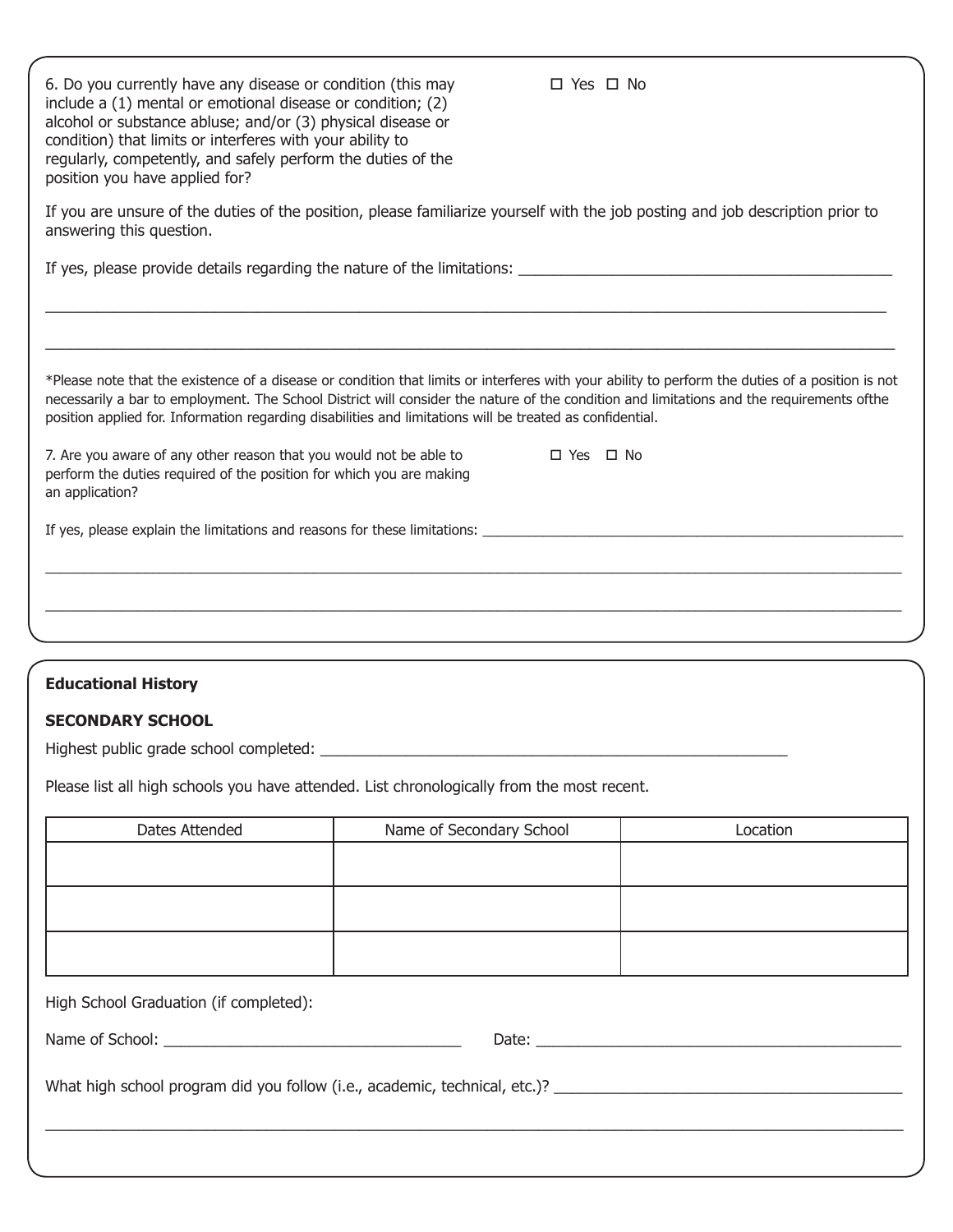## **POST-SECONDARY**

List all colleges, universities, and other post-secondary institutions attended. List in reverse chronological order beginning with the most recent.

| Dates Attended | Name of Institution | Program | Degree/Certification<br>(if completed) | Date |
|----------------|---------------------|---------|----------------------------------------|------|
|                |                     |         |                                        |      |
|                |                     |         |                                        |      |
|                |                     |         |                                        |      |
|                |                     |         |                                        |      |

# **PROFESSIONAL CERTIFICATIONS**

List any professional certifications, and date completed:

| Certification | Date Completed | Is this certification current?<br>(yes/no) |
|---------------|----------------|--------------------------------------------|
|               |                |                                            |
|               |                |                                            |
|               |                |                                            |
|               |                |                                            |
|               |                |                                            |

#### **Work Experience and Skills**

**WORK EXPERIENCE:** List all current and previous employers and work experience chronologically starting from the most recent. Do not omit any current or previous work information. Use a separate piece of paper if required.

| <b>Dates Employed</b><br>MM/YYYY-MM/YYYY | <b>Employer (City, Province)</b> | <b>Type of work</b> | <b>Reason for Leaving</b> |
|------------------------------------------|----------------------------------|---------------------|---------------------------|
|                                          |                                  |                     |                           |
|                                          |                                  |                     |                           |
|                                          |                                  |                     |                           |
|                                          |                                  |                     |                           |
|                                          |                                  |                     |                           |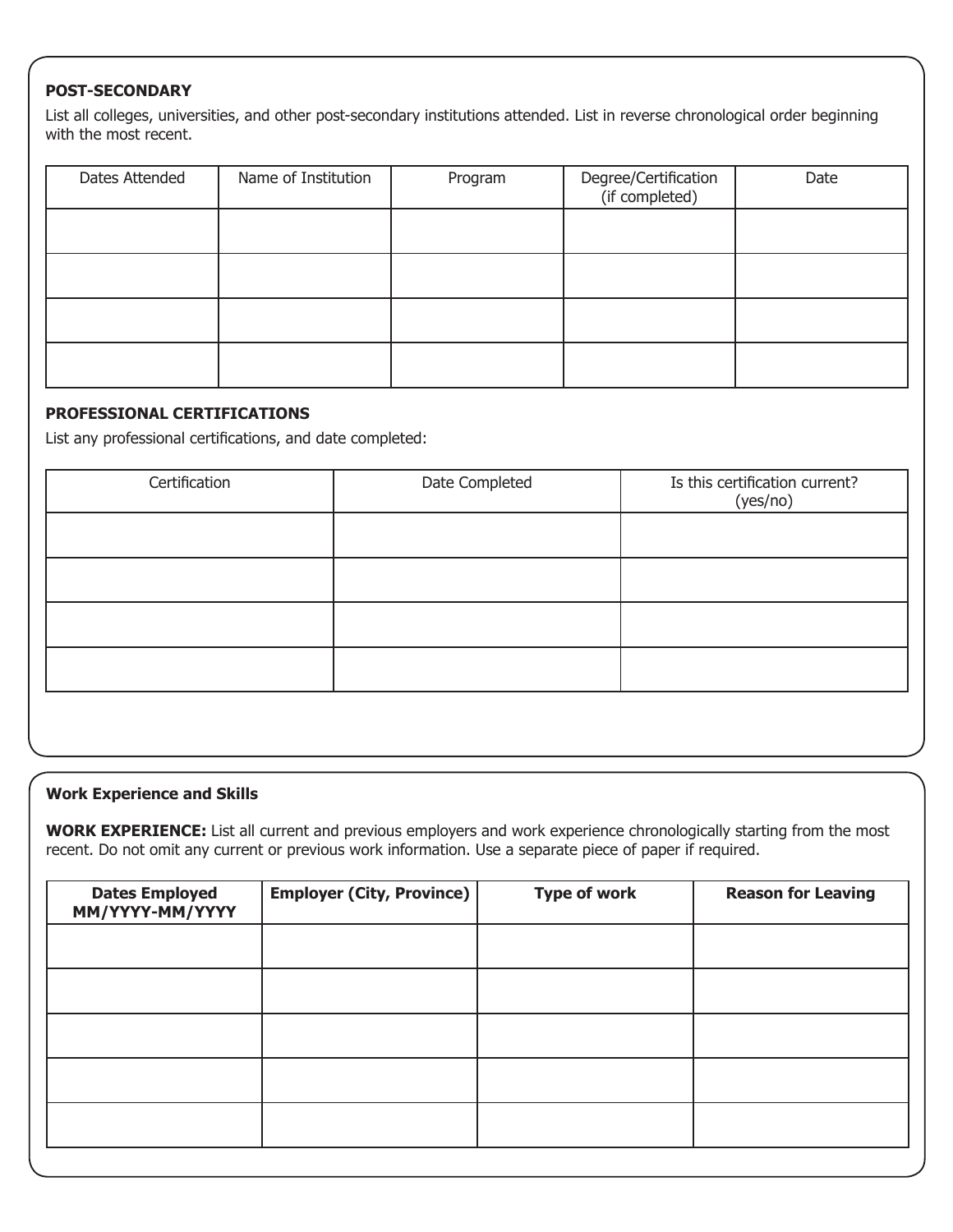## **OTHER SPECIAL TRAINING**

Please list other special training (apprenticeships, extension courses, etc.): \_\_\_\_\_\_\_\_\_\_\_\_\_\_\_\_\_\_\_\_\_\_\_\_\_\_\_\_\_\_\_

#### **REFERENCES**

Please provide at least two professional references. Please note that in addition to these two references, the School District may check references with any or all current and/or previous employers.

 $\_$  , and the set of the set of the set of the set of the set of the set of the set of the set of the set of the set of the set of the set of the set of the set of the set of the set of the set of the set of the set of th

 $\_$  , and the set of the set of the set of the set of the set of the set of the set of the set of the set of the set of the set of the set of the set of the set of the set of the set of the set of the set of the set of th

| Name | Title/Position | Telephone | Email |
|------|----------------|-----------|-------|
|      |                |           |       |
|      |                |           |       |
|      |                |           |       |
|      |                |           |       |
|      |                |           |       |
|      |                |           |       |

 $\_$  , and the set of the set of the set of the set of the set of the set of the set of the set of the set of the set of the set of the set of the set of the set of the set of the set of the set of the set of the set of th

 $\_$  , and the set of the set of the set of the set of the set of the set of the set of the set of the set of the set of the set of the set of the set of the set of the set of the set of the set of the set of the set of th

 $\_$  , and the set of the set of the set of the set of the set of the set of the set of the set of the set of the set of the set of the set of the set of the set of the set of the set of the set of the set of the set of th

### **LANGUAGES (Optional)**

Please list any languages spoken in addition to English: \_\_\_\_\_\_\_\_\_\_\_\_\_\_\_\_\_\_\_\_\_\_\_\_\_\_\_\_\_\_\_\_\_\_\_\_\_\_\_\_\_\_\_\_\_\_\_\_\_\_\_\_\_\_\_\_

### **OTHER SKILLS OR INTERESTS**

Please list any additional skills, knowledge or interests which may be relevant to your application: \_\_\_\_\_\_\_\_\_\_\_\_\_\_\_\_\_\_\_\_\_\_\_\_\_\_\_\_\_\_\_\_\_\_

| <b>Positions Requiring Driving</b><br>This section must be completed if you are applying for a position involving driving duties. |            |  |
|-----------------------------------------------------------------------------------------------------------------------------------|------------|--|
| 1. Do you hold a current drivers license?                                                                                         | □ Yes □ No |  |

If yes, Class of Driver's license held: \_\_\_\_\_\_\_\_\_\_\_\_\_\_\_\_\_\_\_\_\_\_\_\_\_\_\_\_\_\_\_\_\_\_\_\_\_\_\_\_\_\_\_\_\_\_\_\_\_\_\_\_\_\_\_\_\_\_\_\_\_\_\_\_\_\_\_\_\_\_\_